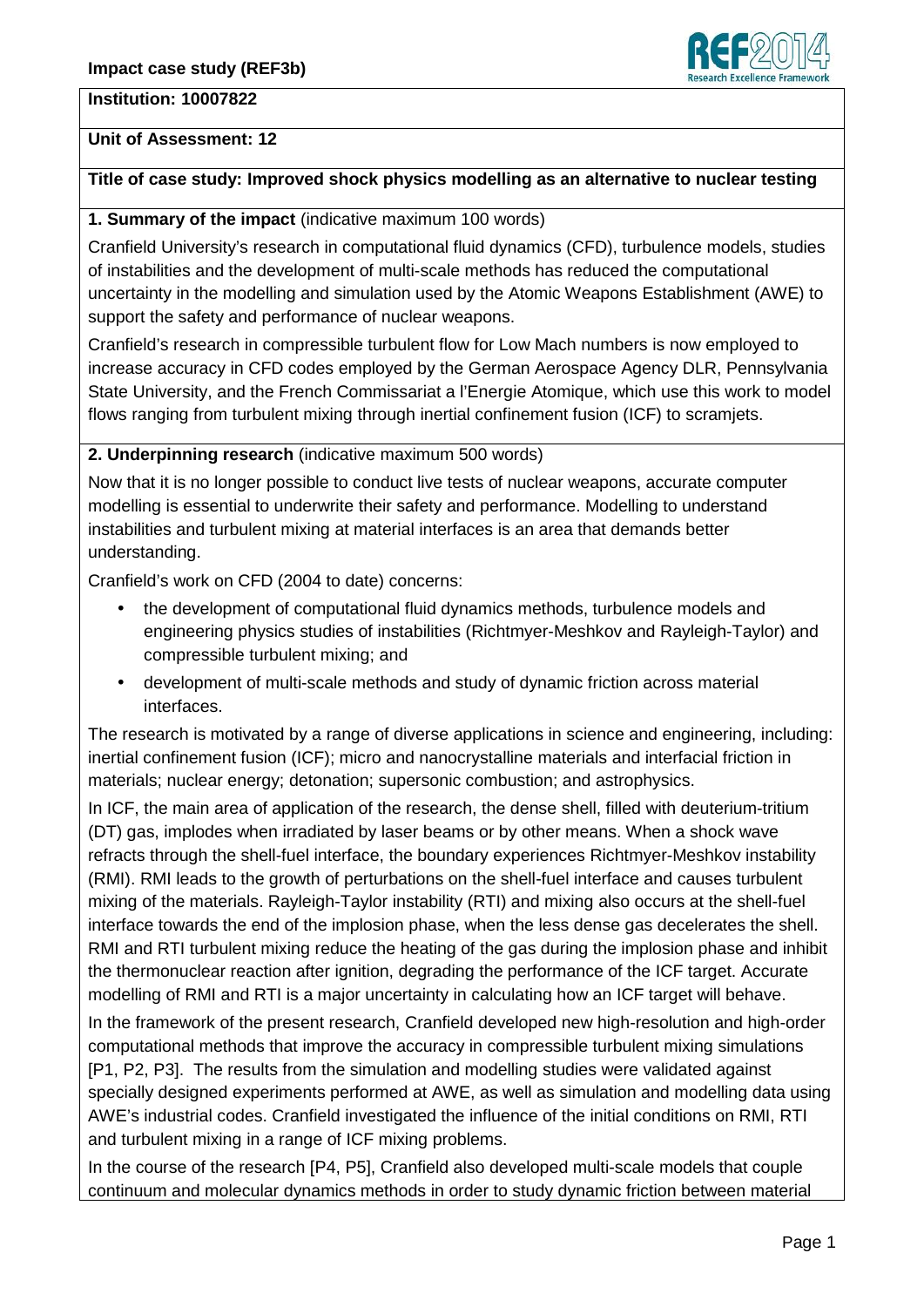

interfaces. Friction at the interface between dissimilar metallic components as a result of high velocity impact or explosive loading can have a profound effect on the subsequent motion. A comprehensive understanding of the processes involved across a wide range of initial conditions is still not available. This research revealed the growth of epitaxial layers of the softer material, shifting of the sliding interface due to formation of shear-bands, development of amorphous structures, and ultimately the resultant motion of the components. Analysis of the results also linked these processes to the changes in the state of the material through growth of dislocations and thermal effects [P5].

The research enhanced our understanding in compressible turbulent mixing and dynamic friction, which are core activities of AWE's technical programme.

| <b>Key Researchers</b>                  | <b>Post details</b>         | Dates involved Research |                                                                                                        |
|-----------------------------------------|-----------------------------|-------------------------|--------------------------------------------------------------------------------------------------------|
| Dr Ben Thornber                         | Research<br>Fellow/Lecturer | 2004 - 2013             | Compressible turbulent mixing, CFD                                                                     |
| Dr Marco Hahn                           | Research<br>Fellow/Lecturer | $2004 - 2010$           | Compressible turbulent mixing, CFD                                                                     |
| <b>Prof Dimitris</b><br><b>Drikakis</b> | Professor                   | 2003 - present          | Turbulent mixing, CFD, multi-scale<br>modelling, dynamic friction, engineering<br>turbulence modelling |

**3. References to the research** (indicative maximum of six references)

# *Evidence of quality – Peer Reviewed Journal Papers*

- P1 M Hahn, D Drikakis, D L Youngs and R J R Williams, "Richtmyer-Meshkov turbulent mixing arising from an inclined material interface with realistic surface perturbations and reshocked flow", Physics of Fluids, **23**, p. 046101 (11 pages), 2011. DOI: 10.1063/1.3576187
- \*P2 B Thornber, D Drikakis, D L Youngs<sup>a</sup> and R J R Williams<sup>b</sup> "The influence of initial conditions and on turbulent mixing due to Richtmyer–Meshkov instability", Journal of Fluid Mechanics, **654**, pp. 99-139, 2010. DOI: 10.1017/S0022112010000492
- \*P3 B Thornber, A Mosedale, D Drikakis, D Youngs<sup>a</sup> and R J R Williams<sup>b</sup>, "An Improved Reconstruction Method for Compressible Flows with Low Mach Number Features'', Journal of Computational Physics, **227,** pp. 4873-4894, 2008. DOI: 10.1016/j.jcp.2008.01.036
- \*P4 P Barton, B Obadia, and D Drikakis, "A conservative level-set based method for compressible solid/fluid problems on fixed grids", Journal of Computational Physics**, 230**, pp. 7867-7890, 2011. DOI: 10.1016/j.jcp.2011.07.008
- P5 P T Barton, M Kalweit, D Drikakis and G Ball "Multi-scale analysis of high-speed dynamic friction", Journal of Applied Physics, **110**, p. 093520 (8 pages), 2011. DOI: 10.1063/1.3660194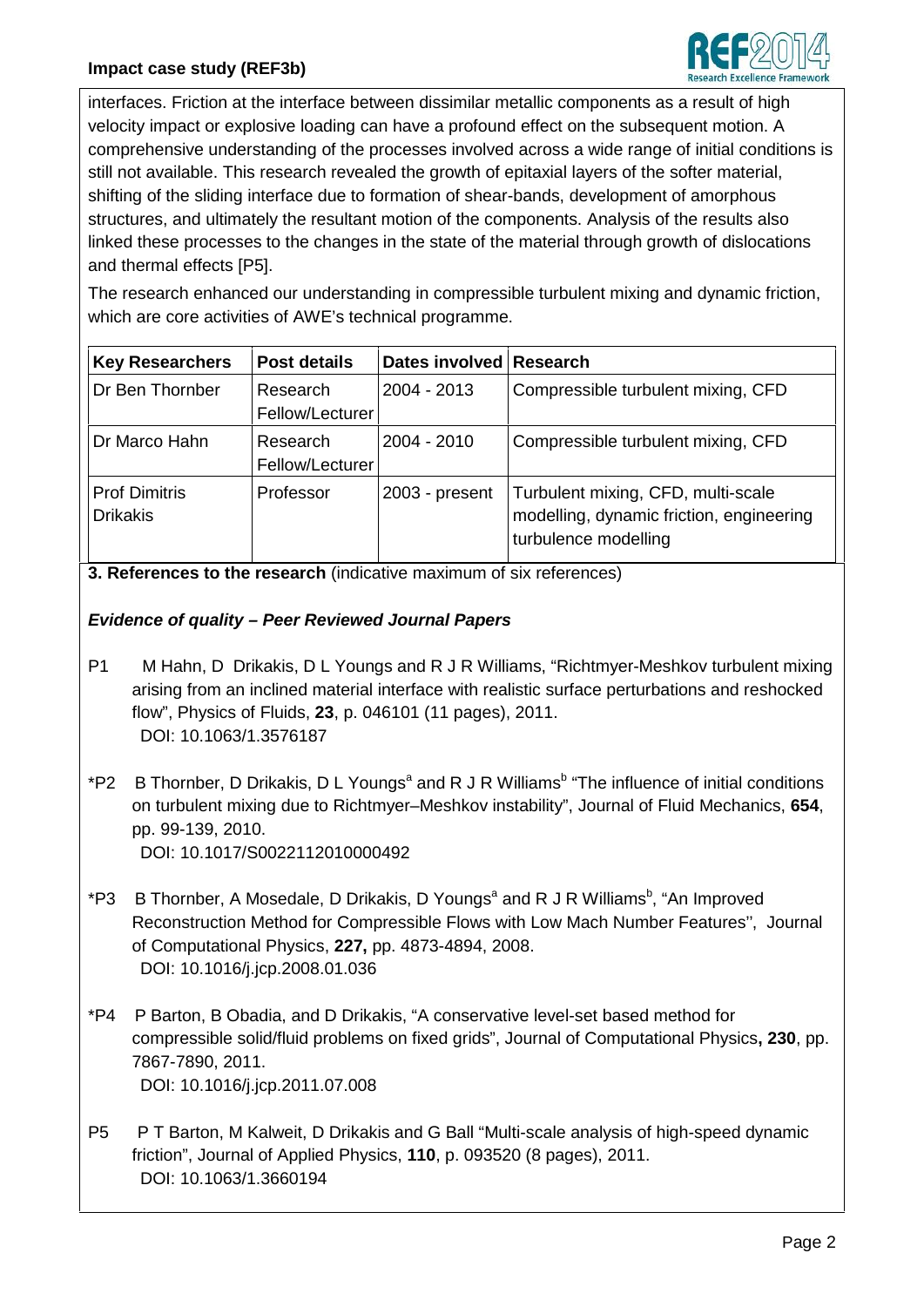

3 identified references that best indicate the quality of the research

Key to co-authors

a, b: AWE, Aldermaston, UK.

## *Further evidence of quality – underpinning research grants*

- G1 AWE William Penney Fellowship, total £263K: *Advanced Turbulence Modelling for Compressible Turbulent Mixing* £135k, 04/2008-03/2011 and £128k, 01/2012-12/2014, Prof Drikakis for his contributions to computational science, fluid dynamics and materials in relation to design physics, aerospace and defence.
- G2 EPSRC (EP/C515153) and MoD-AWE Joint Grant Scheme (JGS 971) *Computational and Theoretical Modelling of Shock-Induced Instability and Mixing across Material Interfaces*, £242,609, 10/2005-01/2009. PI: Prof Drikakis
- G3 EPSRC (EP/D051940/1) and MoD- AWE Joint Grant Scheme (JGS 607) *Multiscale Modelling of Meso and Nano Scale Interfacial Dynamics Phenomena*, £249,728, 02/2006-10/2009. PI: Prof Drikakis

**4. Details of the impact** (indicative maximum 750 words)

*Due to the nature of AWE's work, focused on nuclear weapons, national security makes it impossible to provide accessible published evidence of the impact of Cranfield's research. What we can provide, detailed below, is an explanation of the context in which the work has been applied, and quotes from senior individuals at AWE, attesting to the impact of this research on their work.*

Accurate computer modelling is needed to underwrite the safety and performance of nuclear weapons. Instabilities and turbulent mixing at material interfaces is one area where better understanding is essential [C1]. A decade ago, the type of "Large Eddy Simulation" used at AWE to gain a fundamental understanding of the mixing processes was much criticised by the academic community with respect to its ability to capture accurately the correct turbulent-flow physics.

The numerical methods developed at Cranfield University have been used by AWE to investigate the influence of initial conditions of mixing due to Richtmyer-Meshkov instability. Turbulence modelling simulations often ignore the influence of initial conditions on turbulent mixing, so Cranfield's work has a substantial impact in reducing computational uncertainty in turbulent mixing predictions and is now taken into account in AWE's modelling.

*"The collaboration between AWE and Cranfield University, which has involved simulation methods at both institutions and experiments at AWE, has led to a high degree of confidence in the computer modelling we now use to understand turbulent mixing*." [C2, C4]

The methods developed at Cranfield have also been used for 3D simulation of complex flows where mixing is on average two-dimensional. These results have led to a substantial advance with respect to validation and verification of computational models by improving the accuracy of engineering turbulence models (Reynolds-Averaged Navier-Stokes models) used in ICF